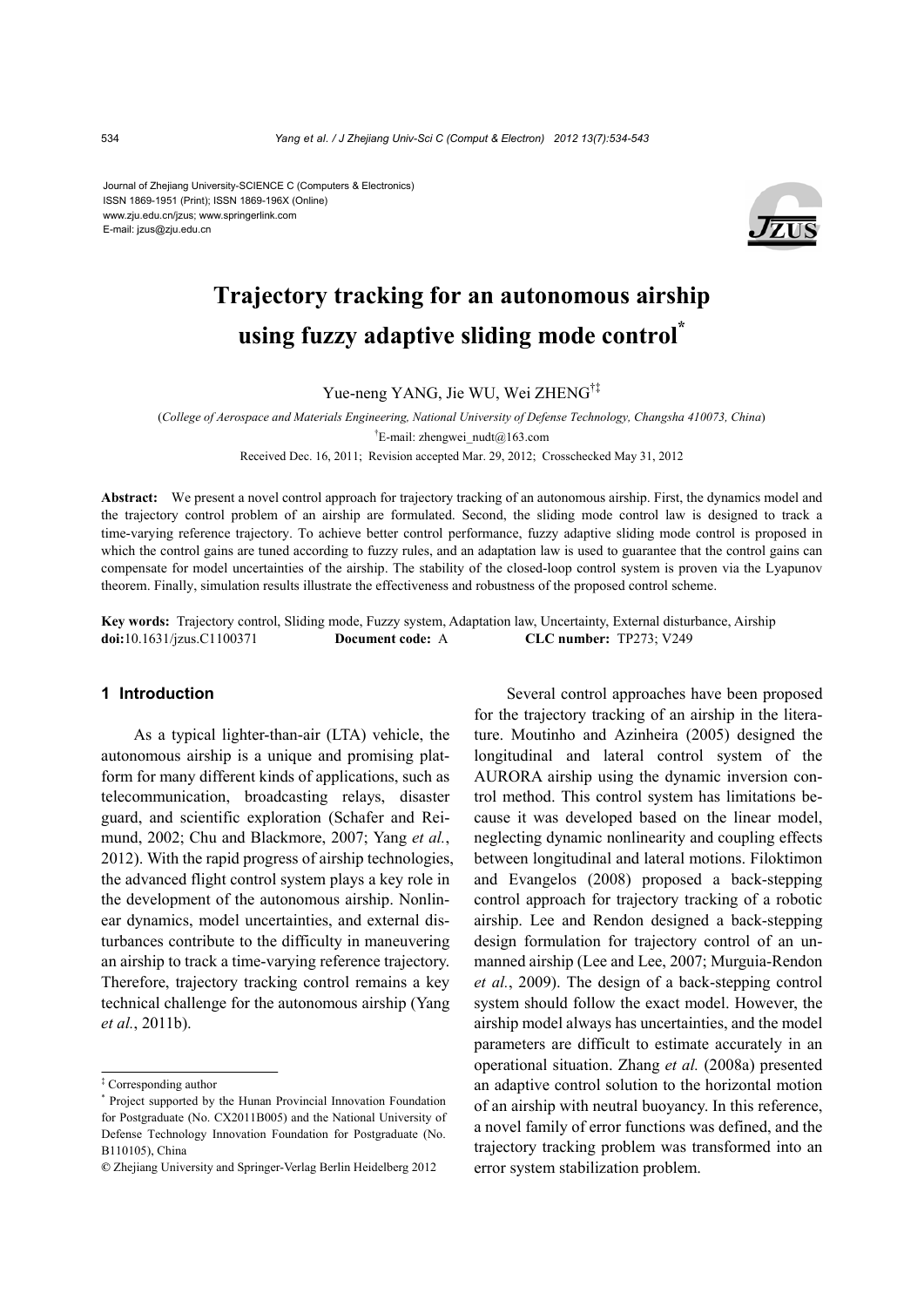Motivated by the results of the aforementioned studies, in this paper we propose a fuzzy adaptive sliding mode control (FASMC) scheme to solve the trajectory tracking problem. Sliding mode control (SMC) provides an effective approach for controlling the systems with nonlinearities, uncertainties, and bounded external disturbances because such control results from a sliding mode on a predefined hyper plane of the state space (Li *et al.*, 2005). However, the undesirable chattering phenomenon is often caused by switching the discontinuous control law from one to another. To attenuate chattering, we introduce fuzzy set theory into SMC to construct the fuzzy sliding mode control (FSMC) for tuning the control gains. In the FSMC system, the control gains continuously vary with the sliding surface according to the fuzzy rules, which effectively attenuates SMC chattering. In addition, an adaptation law is used to guarantee that the gains can compensate for the model uncertainties of the airship (Dong *et al.*, 2009). Moreover, the stability and convergence of the closed-loop control system are proven via the Lyapunov theorem, and effectiveness and robustness of the proposed control scheme are demonstrated via simulation.

## **2 Modeling and formulation**

## **2.1 Airship kinematics and dynamics**

The motion of an airship is usually represented by a set of kinematics and dynamics equations that describe its evolution in a six degrees-of-freedom (6-DOF) space. The coordinate system is depicted in Fig. 1. *O*e*X*e*Y*e*Z*<sup>e</sup> is an Earth-fixed inertial frame (E frame), with the origin on the surface of the Earth, the *X*-axis points north, the *Y*-axis points east, and the *Z*-axis points down.  $o<sub>b</sub>x<sub>b</sub>y<sub>b</sub>z<sub>b</sub>$  is the body-fixed frame (B frame), with the origin on the center of the volume, the *x*-axis points forward, the *y*-axis points right, and the *z*-axis points downward (Li *et al.*, 2009). Under the established coordinate frames, the generalized coordinates of an airship are expressed by  $\eta = [P, \Omega]^T$ , where  $P=[x, y, z]^T$  denotes the relative position with respect to the E frame, and  $\boldsymbol{\Omega} = [\theta, \psi, \varphi]^\text{T}$  defines the attitude angles, including the pitch, yaw, and roll angles. The generalized velocities of an airship are expressed by  $V=[v, \omega]^T$ , where  $v=[u, v, w]^T$  defines the linear velocities in the B frame, namely, the forward, lateral, and vertical velocities, and  $\boldsymbol{\omega} = [p, q, r]^T$ 

denotes the angular velocities about each axis of the B frame (Yang *et al.*, 2011a; 2011c).



**Fig. 1 Coordinate systems of an airship**  CV: center of the volume; CG: center of the gravity

Considering these motion variables, the 6-DOF kinematics equations of an airship can be written as (Yang *et al.*, 2011b; 2011c)

where

$$
J(\eta) = \begin{bmatrix} J_1 & 0_{3\times 3} \\ 0_{3\times 3} & J_2 \end{bmatrix},
$$
 (2)

 $\dot{\eta} = J(\eta)V$ , (1)

with  $J_1$  and  $J_2$  being the rotation matrix from the B frame to the E frame and the transform matrix from angular velocities to attitude angle rates, respectively. The corresponding expressions of the two matrices can be expressed as follows:

$$
\boldsymbol{J}_{1} = \begin{bmatrix} \cos\psi\cos\theta & \cos\psi\sin\theta\sin\phi & \cos\psi\sin\theta\cos\phi \\ \sin\psi\cos\theta & \sin\psi\sin\theta\sin\phi & \sin\psi\sin\theta\cos\phi \\ +\cos\psi\cos\phi & -\cos\psi\sin\phi \\ -\sin\theta & \cos\theta\sin\phi & \cos\theta\cos\phi \end{bmatrix},
$$

$$
\boldsymbol{J}_{2} = \begin{bmatrix} 0 & \cos\phi & -\sin\phi \\ 0 & \sec\theta\sin\phi & \sec\theta\cos\phi \\ 1 & \tan\theta\sin\phi & \tan\theta\cos\phi \end{bmatrix}.
$$

The 6-DOF dynamics equations of an airship can be derived as follows (Cai *et al.*, 2007; Lee and Lee, 2007):

$$
M\dot{V} + C(V)V + D(V)V + G(\eta) = \tau, \qquad (3)
$$

where  $M$  is the inertia matrix,  $C(V)$  is the centrifugal and Coriolis matrix,  $D(V)$  is the damping matrix,  $G(\eta)$ is the vector of gravitational and buoyant forces and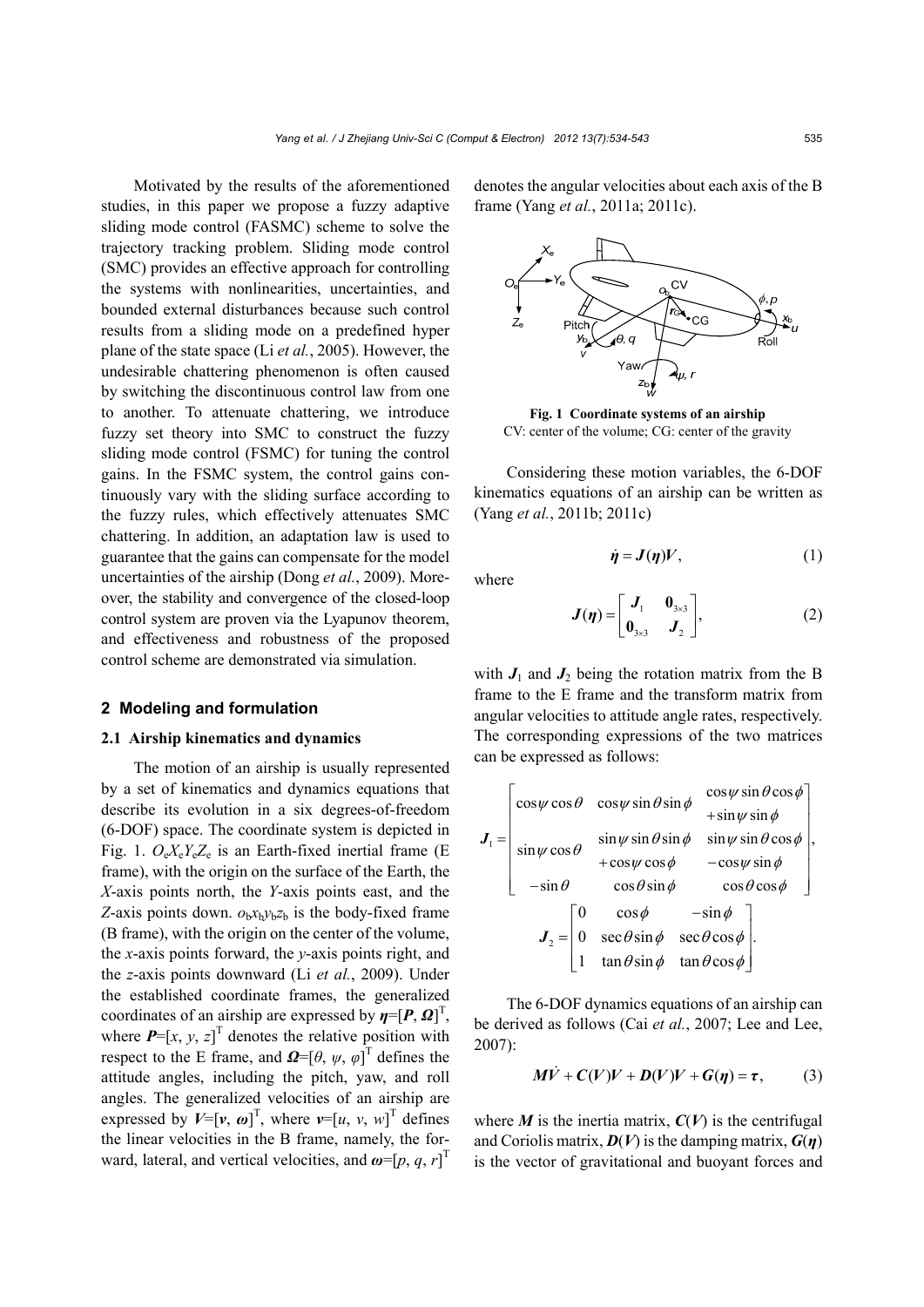moments, and  $\tau$  denotes the control forces and moments (Cai *et al.*, 2007).

## **2.2 Trajectory motion model**

The trajectory tracking problem for an airship is the design of a control law that asymptotically stabilizes both the position and the orientation. Therefore, we can restrict the six-dimensional dynamics to the horizontal plane by making the following assumptions:

**Assumption 1** The dynamics associated with the pitch and roll motions are negligible (Zhang, 2009). When the airship is cruising at a constant altitude (Fig. 2), pitch and roll variables are very small, and therefore their effect on the motion in the horizontal plane can be neglected.



**Fig. 2 Airship motion in the horizontal plane**

**Assumption 2** We consider an airship with neutral buoyancy; that is, the gravitation is equal to buoyancy. Therefore, the resultant forces of gravitation and buoyancy have no effect on the dynamics in the horizontal motion of an airship (Zhang *et al.*, 2008b).

Under these assumptions, a simplified 3-DOF model of planar motion is obtained as follows:

$$
M\dot{V} + C(V)V + D(V)V = \tau, \qquad (4)
$$

 $\dot{\eta} = J(\eta)V$ , (5)

where

$$
M = \begin{bmatrix} m - X_{u} & 0 & 0 \\ 0 & m - Y_{v} & 0 \\ 0 & 0 & I_{33} - N_{r} \end{bmatrix},
$$
  

$$
C(V) = \begin{bmatrix} 0 & 0 & -(m - Y_{v})v \\ 0 & 0 & (m - X_{u})u \\ (m - Y_{v})v & -(m - X_{u})u & 0 \end{bmatrix},
$$

$$
\boldsymbol{D}(V) = \begin{bmatrix} -X_u & 0 & 0 \\ 0 & -Y_v & 0 \\ 0 & 0 & -N_v \end{bmatrix},
$$
\n
$$
\boldsymbol{J}(\boldsymbol{\Omega}) = \begin{bmatrix} \cos\psi & -\sin\psi & 0 \\ \sin\psi & \cos\psi & 0 \\ 0 & 0 & 1 \end{bmatrix},
$$

where *m* is the gross mass,  $X_i$ ,  $Y_i$ ,  $N_i$ ,  $X_u$ ,  $Y_v$ , and  $N_r$ are the added inertial parameters (Cai, 2006), *η*=[*x*, *y*,  $\psi$ <sup>T</sup> denotes the position and orientation in the E frame,  $V=[u, v, r]^T$  denotes the forward, lateral, and yaw angular velocities,  $\boldsymbol{\tau} = [\tau_u, \tau_v, \tau_r]^T$  denotes the forward force, lateral force, and yaw moment, and *I*33 denotes the moment of inertia about the  $o<sub>b</sub>z<sub>b</sub>$  axis.

Eq. (4) is evidently only an explicit function of *V*, but the problem formulation should be an explicit function of *η*. Therefore, we should transform Eq. (4) into an explicit function of *η* (Bagheri and Moghaddam, 2009).

From Eq. (5), we obtain

$$
V = \mathbf{J}^{-1}(\boldsymbol{\eta})\dot{\boldsymbol{\eta}}.\tag{6}
$$

Differentiating Eq. (6), we derive

$$
\dot{V} = \frac{\partial J^{-1}(\eta)}{\partial t} \dot{\eta} + J^{-1}(\eta) \ddot{\eta}
$$
\n
$$
= -J^{-1}(\eta) \dot{J}(\eta) J^{-1}(\eta) \dot{\eta} + J^{-1}(\eta) \ddot{\eta}.
$$
\n(7)

Substituting Eq. (7) into Eq. (4), we obtain

$$
MJ^{-1}(\eta)\ddot{\eta} - MJ^{-1}(\eta)\dot{J}(\eta)J^{-1}(\eta)\dot{\eta}
$$
  
+  $C(V)J^{-1}(\eta)\dot{\eta} + D(V)J^{-1}(\eta)\dot{\eta}$   
=  $MJ^{-1}(\eta)\ddot{\eta} + [C(V) - MJ^{-1}(\eta)\dot{J}(\eta)]$  (8)  
 $\cdot J^{-1}(\eta)\dot{\eta} + D(V)J^{-1}(\eta)\dot{\eta}$   
=  $\tau$ .

Define

$$
M_{\eta} = MJ^{-1}(\eta), \qquad (9)
$$

$$
C_{\eta}(V) = [C(V) - MJ^{-1}(\eta)\dot{J}(\eta)]J^{-1}(\eta), \qquad (10)
$$

$$
\boldsymbol{D}_{\eta}(\boldsymbol{V}) = \boldsymbol{D}(\boldsymbol{V})\boldsymbol{J}^{-1}(\boldsymbol{\eta}).\tag{11}
$$

Eq. (4) can then be rewritten as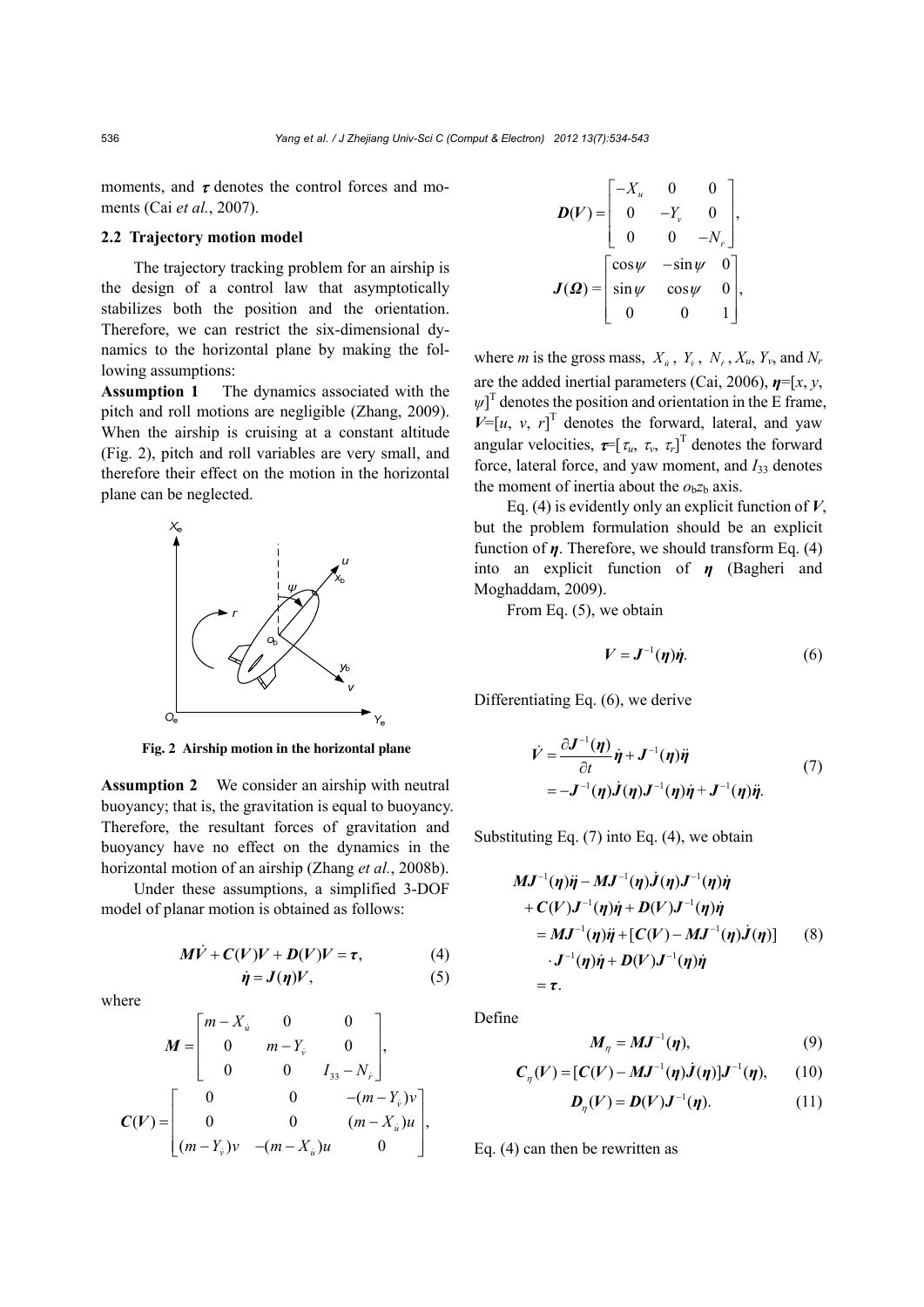$$
M_{\eta}(\eta)\ddot{\eta} + C_{\eta}(\eta)\dot{\eta} + D_{\eta}(\eta)\dot{\eta} = \tau.
$$
 (12)

Considering model uncertainties, Eq. (12) can be expressed as follows:

$$
\hat{\boldsymbol{M}}_{\eta}\ddot{\boldsymbol{\eta}} + \hat{\boldsymbol{C}}_{\eta}\dot{\boldsymbol{\eta}} + \hat{\boldsymbol{D}}_{\eta}\dot{\boldsymbol{\eta}} = \boldsymbol{\tau},\tag{13}
$$

where  $\hat{M}_\eta = M_\eta + \Delta M_\eta$ ,  $\hat{C}_\eta = C_\eta + \Delta C_\eta$ , and  $\hat{D}_\eta = D_\eta$  $+\Delta D_n$ ,  $\Delta M_n$ ,  $\Delta C_n$ , and  $\Delta D_n$  are the uncertainties of the inertia matrix, centrifugal and Coriolis matrix, and damping matrix, respectively.

We then define

$$
\Delta f = \Delta M_{\eta} \ddot{\eta} + \Delta C_{\eta} \dot{\eta} + \Delta D_{\eta} \dot{\eta}
$$
 (14)

such that Eq. (13) can be rewritten as (Bagheri and Moghaddam, 2009)

$$
M_{\eta}(\eta)\ddot{\eta} + C_{\eta}(\eta)\dot{\eta} + D_{\eta}(\eta)\dot{\eta} + \Delta f = \tau. \qquad (15)
$$

## **3 Control design**

## **3.1 Control strategy**

The control objective is to design a control law that causes the airship to track a desired trajectory asymptotically. The control inputs should be designed to drive the airship to follow the desired trajectory  $\boldsymbol{\eta}_{d} = [x_{d}, y_{d}, \psi_{d}]^{T}$ , as given by

$$
x_d = x_d(t)
$$
,  $y_d = y_d(t)$ ,  $\psi_d = \psi_d(t)$ , (16)

where  $x_d(t)$  and  $y_d(t)$  are the desired time-varying positions, and  $\psi_d(t)$  is the desired time-varying orientation, such that

$$
\lim_{t \to \infty} \|\boldsymbol{\eta} - \boldsymbol{\eta}_{\rm d}\| = 0. \tag{17}
$$

In this section we propose an FASMC scheme for the trajectory tracking problem. First, the SMC law is designed to track the desired trajectory. Second, the fuzzy system is introduced for tuning the control gains, and the adaptation law is used to estimate the model uncertainties (Liu, 2008). Fig. 3 depicts the block diagram of the control system.



**Fig. 3 The system block diagram of the fuzzy adaptive sliding mode control (FASMC) scheme** 

#### **3.2 Sliding mode control**

In this subsection, we use the SMC method to design the trajectory tracking controller. In general, SMC design is divided into two steps. The first step is defining the sliding surface, and the second step is designing the control law, such that the system states approach and remain on the intersection of the sliding surface (Li *et al.*, 2005).

The tracking error is defined as

$$
e = \eta - \eta_{d}.
$$
 (18)

The sliding surface is selected as

$$
s = \dot{e} + ce, \tag{19}
$$

where  $c = diag\{c_1, c_2, c_3\}$ , and  $c \ge 0$  (*i*=1, 2, 3). We define

$$
\dot{\eta}_r = \dot{\eta} - s = \dot{\eta}_d - ce \tag{20}
$$

such that Eq. (19) can be rewritten as

$$
s = \dot{\eta} - \dot{\eta}_r. \tag{21}
$$

We adopt the following reaching law (Bagheri and Moghaddam, 2009):

$$
\dot{s} = -\rho s - k \operatorname{sign}(s),\tag{22}
$$

where  $\rho$  and  $k$  are both diagonal positive definite matrices, with  $\rho = \text{diag}\{\rho_1, \rho_2, \rho_3\}, \rho_i > 0$  (*i*=1, 2, 3) and  $k$ =diag{ $k_1, k_2, k_3$ },  $k_i$ >0 ( $i$ =1, 2, 3).

By adopting the abovementioned sliding surface and reaching law, we design the SMC law as follows:

$$
\tau = M_{\eta}(\eta)\ddot{\eta}_{\rm r} + C_{\eta}(\eta)\dot{\eta}_{\rm r} + D_{\eta}(\eta)\dot{\eta}_{\rm r} + \Delta f - \rho s - k \operatorname{sign}(s).
$$
 (23)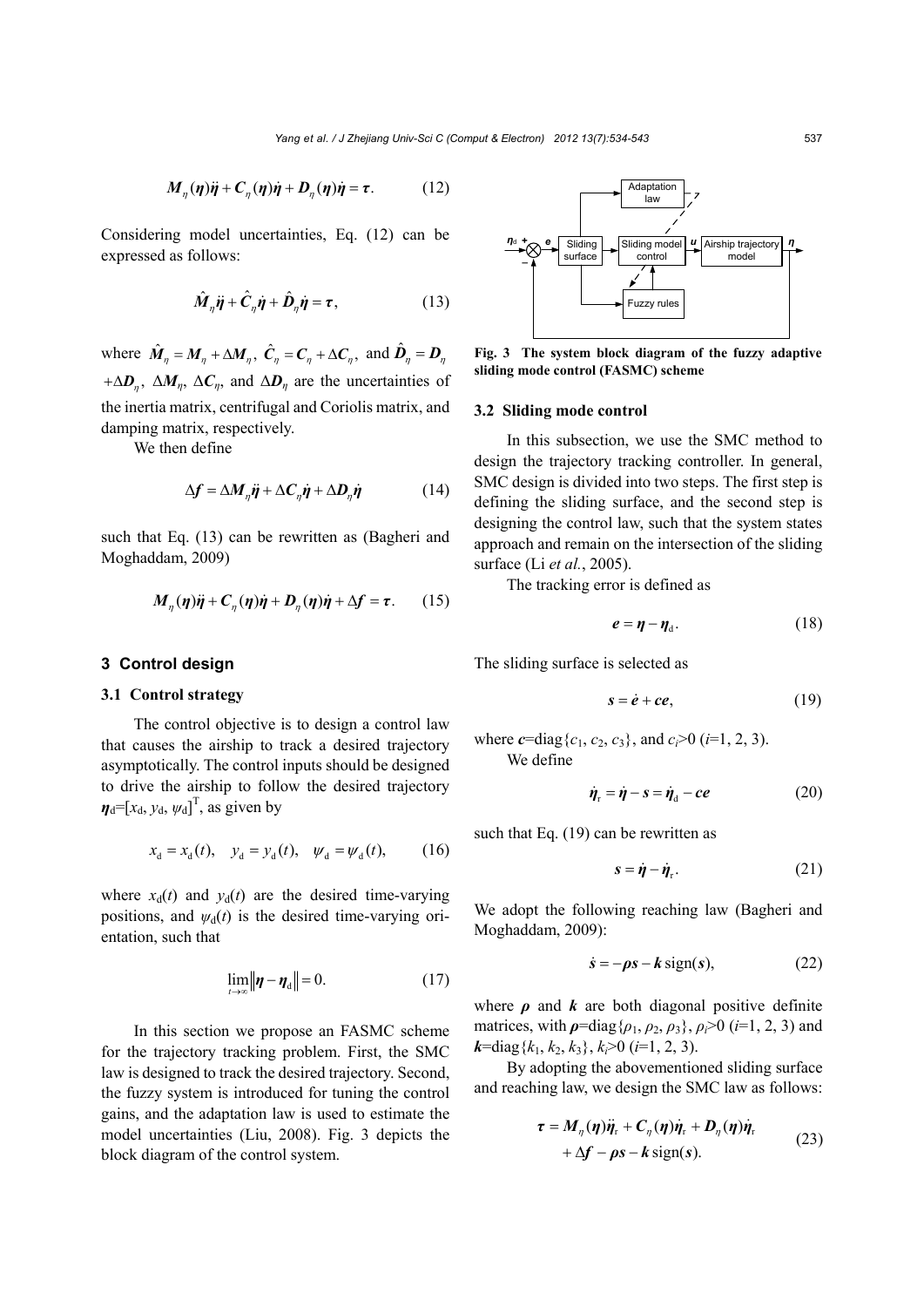The stability of the control system will be analyzed using the Lyapunov theorem.

**Theorem 1** We consider the system defined by Eq. (15) and the sliding mode defined as Eq. (19). Global asymptotic stability is guaranteed by designing the control law as Eq. (23).

**Proof** The Lyapunov function is selected as

$$
V = \frac{1}{2} \mathbf{s}^{\mathrm{T}} \mathbf{M} \mathbf{s}.\tag{24}
$$

Since *V* is positive definite and unbounded, global asymptotic stability can be ensured if

$$
\dot{V} < 0. \tag{25}
$$

Differentiating Eq. (24), we obtain

$$
\dot{V} = \frac{1}{2} (\dot{s}^{\mathrm{T}} M s + s^{\mathrm{T}} \dot{M} s + s^{\mathrm{T}} M \dot{s}). \tag{26}
$$

Substituting Eqs.  $(15)$  and  $(22)$  into Eq.  $(26)$ , we derive

$$
\dot{V} = \mathbf{s}^{\mathrm{T}}(-\rho \mathbf{s} + \Delta \mathbf{f} - \mathbf{k}) = -\mathbf{s}^{\mathrm{T}} \rho \mathbf{s} + \mathbf{s}^{\mathrm{T}}(\Delta \mathbf{f} - \mathbf{k}). \tag{27}
$$

From Eq. (26), we know that  $\dot{V} < 0$  can be ensured if Δ*f*≤*k*. This condition guarantees that the sliding mode can be reached in finite time. Therefore, the asymptotic stability of the control system has been analyzed and verified.

## **3.3 Fuzzy adaptive control**

# 3.3.1 Fuzzy system

The reaching law given by Eq. (22) is used to design the SMC law in the above subsection. If  $s \rightarrow 0$ , then  $\rho s \rightarrow 0$ , whereas the term  $k \sin(s)$  does not reach zero. The system state generates chattering because of the repeated switching of the sliding surface. The intensity of the chattering is determined by the gain *k*. To accelerate the reaching and reduce chattering, a fuzzy system is introduced to solve this problem. We selected *s* as the fuzzy control input, and let *k* be the fuzzy control output. Therefore, the gain *k* can be tuned according to the change of *s* via the fuzzy rules (Li *et al.*, 2008).

The fuzzy sets of input and output variables are both defined as  $\{NB, NS, ZO, PS, PB\}$ , where NB is negative big, NS is negative small, ZO is zero, PS is positive small, and PB is positive big.

Supposing the fuzzy system in this study is constructed from the following IF-THEN rules(Liu *et al.*, 2010):

$$
R^{(j)}: \text{IF } s_i \text{ is } F_s^j \text{ THEN } k_i \text{ is } B^j,
$$

where  $s_i \in \mathbf{s}$ ,  $k_i \in \mathbf{k}$ , the set of  $s_i$  is composed of  $F_s^j$ , and  $B^j$  is the output of the *j*th fuzzy rule.

We construct the fuzzy basic function as (Fateh, 2010)

$$
\xi_i(x) = \prod_{j=1}^n \mu_{F_j^i}(x_j) / \sum_{i=1}^m \prod_{j=1}^n \mu_{F_j^i}(x_j),
$$
 (28)

where  $x_j$  is a discretional variable,  $\mu_{F_j^i}(x_j)$  is the membership function of *xj*, and *m* and *n* denote the numbers of fuzzy rules.

We then select the following Gaussian membership functions (Liu, 2008):

> $\mu_{\text{NB}}(x_j) = \exp\{-[(x_j + \pi/6)/(\pi/24)]^2\},\$  $\mu_{\text{NS}}(x_j) = \exp\{-[(x_j + \pi/12)/(\pi/24)]^2\},\$  $\mu_{\text{ZO}}(x_j) = \exp\{-[x_j/(\pi/24)]^2\},$  $\mu_{PS}(x_j) = \exp\{-[(x_j - \pi/12)/(\pi/24)]^2\},\$  $\mu_{\text{PB}}(x_j) = \exp\{-[(x_j - \pi/6)/(\pi/24)]^2\},\$

The corresponding membership functions of these fuzzy sets labels are depicted in Fig. 4.



**Fig. 4** The membership functions for  $x_i$ 

Based on the aforementioned fuzzy sets and membership functions, the fuzzy rules are described in Table 1.

|       |    |    | Table 1 Fuzzy control rules |    |    |
|-------|----|----|-----------------------------|----|----|
| $S_i$ | NΒ | NS | ZΩ                          | PS | PR |
| $k_i$ | NB | NS | ZΩ                          | PS | PB |

NB: negative big; NS: negative small; ZO: zero; PS: positive small; PB: positive big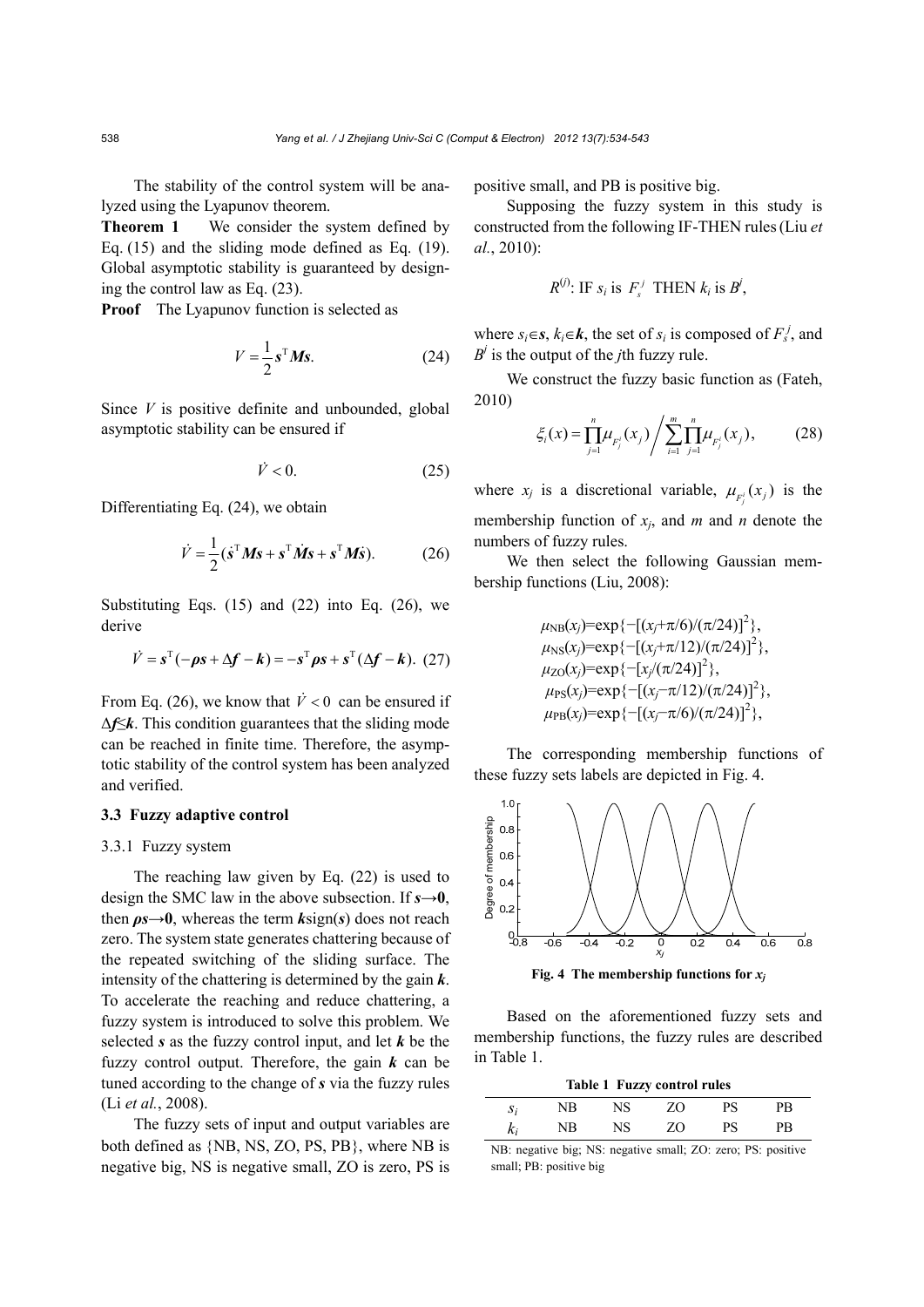Specifically, using the product inference engine, singleton fuzzifier, and center average defuzzifier (Fateh, 2010), we derive

$$
k_{i} = \frac{\sum_{i=1}^{m} \left( \gamma_{k_{i}}^{i} \prod_{j=1}^{n} \mu_{F_{j}^{i}}(s_{j}) \right)}{\sum_{i=1}^{m} \prod_{j=1}^{n} \mu_{F_{j}^{i}}(s_{j})} = \Gamma_{k_{i}}^{T} \xi_{k_{i}}(s_{i}), \qquad (29)
$$

where  $\xi_{k_i}(s_i) = [\xi_{k_i}^1(s_i), \xi_{k_i}^2(s_i), \cdots, \xi_{k_i}^m(s_i)]^T$  $\zeta_{k_i}(s_i) = [\zeta_{k_i}^1(s_i), \zeta_{k_i}^2(s_i), \cdots, \zeta_{k_i}^m(s_i)]^T$  is the height vector of the membership functions of *ki*, and  $\boldsymbol{\Gamma}_{k_i}^{\mathrm{T}} = [\gamma_{k_i}^1, \gamma_{k_i}^2, \cdots, \gamma_{k_i}^m]^{\mathrm{T}}$  is the center vector of the membership functions of *ki*.

The control gain  $k_i$  can then be tuned using the proposed fuzzy system.

# 3.3.2 Adaptation law

Considering the model uncertainties in Eq. (14), we employ an adaptation law to estimate the uncertainties of the control system (Liu, 2008).

Considering Eq. (27), we select the following formula to approximate the model uncertainties(Yang *et al.*, 2000; Tong and Li, 2003):

$$
\boldsymbol{k} = \boldsymbol{\Gamma}^{\mathrm{T}} \boldsymbol{\xi}(\boldsymbol{s}) \,, \tag{30}
$$

where

$$
\xi(\mathbf{s}) = [\xi_{k_1}, \xi_{k_2}, \cdots, \xi_{k_m}]^{T},
$$
  

$$
\boldsymbol{\Gamma} = [\Gamma_{k_1}, \Gamma_{k_2}, \cdots, \Gamma_{k_m}]^{T}.
$$

According to the universal approximation theorem (Li *et al.*, 2008), the following inequality is always satisfied:

$$
\left\| \Delta \mathbf{f} - \hat{\mathbf{\Gamma}}^{\mathrm{T}} \xi(s) \right\| \leq \varepsilon, \tag{31}
$$

where  $\hat{\mathbf{\Gamma}}$  is the estimation of  $\mathbf{\Gamma}$ , and  $\varepsilon$  is a positive number.

The error  $\Gamma_e$  can be given as follows:

$$
\boldsymbol{\Gamma}_{\rm e} = \boldsymbol{\Gamma} - \hat{\boldsymbol{\Gamma}}. \tag{32}
$$

Let the adaptation law be (Neila and Damak, 2011)

$$
\dot{\boldsymbol{\Gamma}}_{\rm e} = \boldsymbol{s}^{\rm T} \boldsymbol{\xi}(\boldsymbol{s}). \tag{33}
$$

The following Lyapunov function is then selected (Liu, 2008):

$$
V = \frac{1}{2} \mathbf{s}^{\mathrm{T}} \mathbf{M} \mathbf{s} + \frac{1}{2} \mathbf{\Gamma}_{\mathrm{e}}^{\mathrm{T}} \mathbf{\Gamma}_{\mathrm{e}}.
$$
 (34)

Differentiating Eq. (34), we obtain

$$
\dot{V} = \frac{1}{2} (\dot{s}^{\mathrm{T}} M s + s^{\mathrm{T}} \dot{M} s + s^{\mathrm{T}} M \dot{s}) + \frac{1}{2} (\dot{\boldsymbol{\Gamma}}_{\mathrm{e}}^{\mathrm{T}} \boldsymbol{\Gamma}_{\mathrm{e}} + \boldsymbol{\Gamma}_{\mathrm{e}}^{\mathrm{T}} \dot{\boldsymbol{\Gamma}}_{\mathrm{e}}).
$$
 (35)

Substituting Eqs.  $(15)$  and  $(22)$  into Eq.  $(35)$ , we derive

$$
\dot{V} = \mathbf{s}^{T}(-\rho \mathbf{s} + \Delta \mathbf{f} - \mathbf{k}) + \boldsymbol{\Gamma}_{\mathrm{e}}^{T} \dot{\boldsymbol{\Gamma}}_{\mathrm{e}}
$$
  
=  $-\mathbf{s}^{T} \rho \mathbf{s} + \mathbf{s}^{T} (\Delta \mathbf{f} - \mathbf{k}) + \boldsymbol{\Gamma}_{\mathrm{e}}^{T} \dot{\boldsymbol{\Gamma}}_{\mathrm{e}}.$  (36)

Substituting Eqs. (30) and (32) into Eq. (36) yields

$$
\dot{V} = -s^{\mathrm{T}} \rho s + s^{\mathrm{T}} \{ \Delta f - [\Gamma_{\mathrm{e}}^{\mathrm{T}} \xi(s) + \hat{\Gamma}^{\mathrm{T}} \xi(s)] \} + \Gamma_{\mathrm{e}}^{\mathrm{T}} \dot{\Gamma}_{\mathrm{e}} \n= -s^{\mathrm{T}} \rho s + s^{\mathrm{T}} [\Delta f - \hat{\Gamma}^{\mathrm{T}} \xi(s)] + \Gamma_{\mathrm{e}}^{\mathrm{T}} [-s^{\mathrm{T}} \xi(s) + \dot{\Gamma}_{\mathrm{e}}].
$$
\n(37)

Substituting the adaptation law (33) into Eq. (37), we derive

$$
\dot{V} = -s^{\mathrm{T}} \rho s + s^{\mathrm{T}} [\Delta f - \hat{\boldsymbol{\Gamma}}^{\mathrm{T}} \xi(s)]. \tag{38}
$$

From Eq. (31), we obtain (Sun *et al.*, 1999)

$$
\left\| \Delta f - \hat{\Gamma}^{\mathrm{T}} \xi(s) \right\| \leq \varepsilon \leq \lambda_i \| s \|, \tag{39}
$$

where 0<*λi*<1 (*i*=1, 2, 3).

Considering Eq. (39), Eq. (38) can be expressed as

$$
\dot{V} \leq -\mathbf{s}^{\mathrm{T}} \boldsymbol{\rho} \mathbf{s} + \mathbf{s}^{\mathrm{T}} \lambda \mathbf{s} = \mathbf{s}^{\mathrm{T}} (\boldsymbol{\lambda} - \boldsymbol{\rho}) \mathbf{s} = \sum_{i=1}^{3} (\lambda_i - \rho_i) s_i^2, \quad (40)
$$

where  $\lambda = \text{diag}\{\lambda_1, \lambda_2, \lambda_3\}.$ 

 $\dot{V}$  < 0 can be ensured if  $\rho_i > \lambda_i$ ; that is,

$$
\dot{V} \leq \sum_{i=1}^{3} (\lambda_i - \rho_i) s_i^2 < 0, \quad \rho_i > \lambda_i.
$$
 (41)

As shown by Eq. (40), if  $s=0$ , then  $\dot{V}=0$ . Thus, we have

$$
\lim_{t\to\infty} s = \lim_{t\to\infty} (\dot{e} + ce) = \lim_{t\to\infty} [(\dot{\eta} - \dot{\eta}_d) + c(\eta - \eta_d)] = 0. \tag{42}
$$

Considering that *c* is a positive definite matrix, we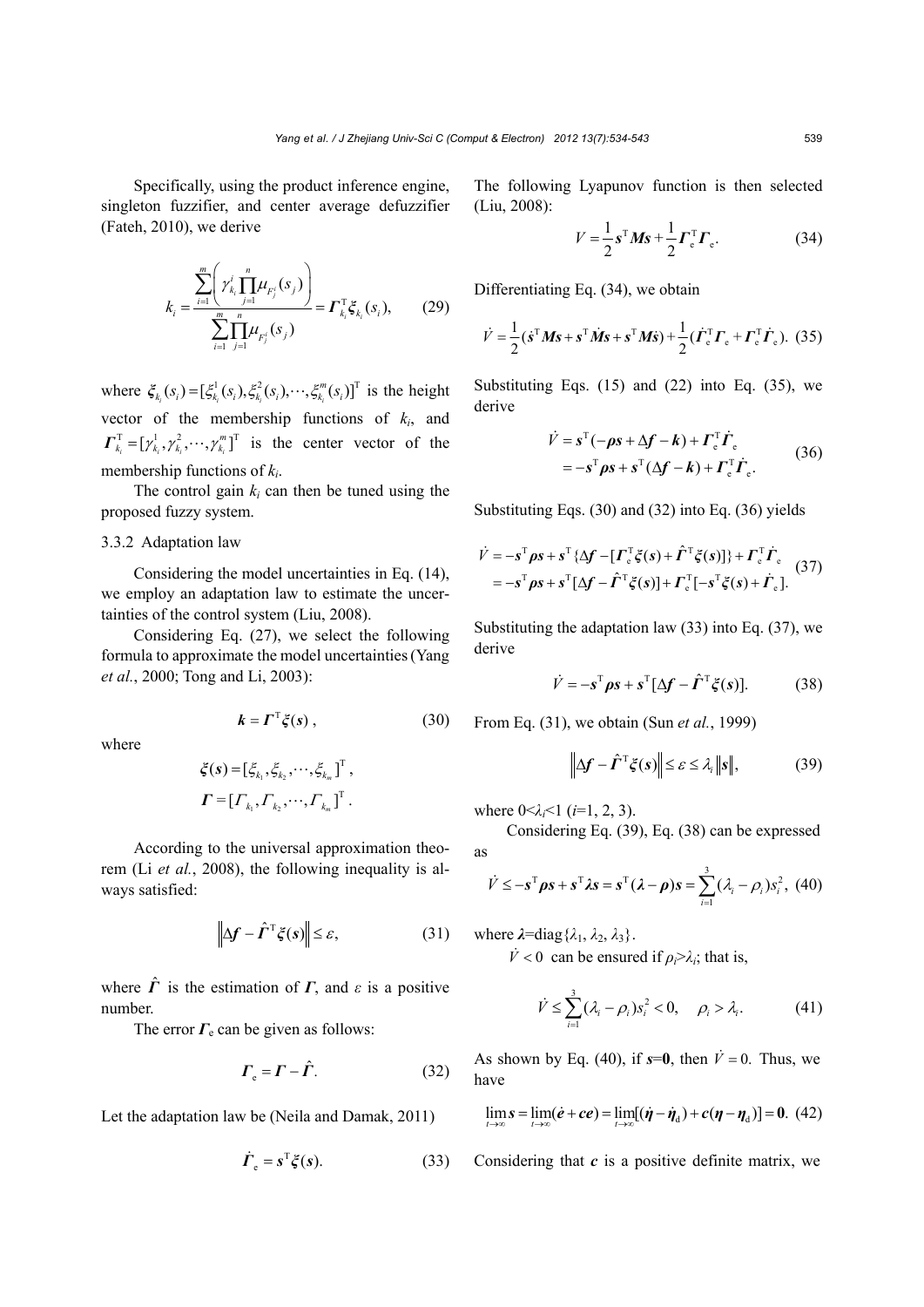obtain the following equations according to Eq. (42):

$$
\lim_{t \to \infty} \eta = \eta_{d}, \text{ and } \lim_{t \to \infty} \dot{\eta} = \dot{\eta}_{d}. \tag{43}
$$

The proposed control scheme has proven capable of driving the airship to asymptotically track a designed trajectory via Eq. (43). Thus, the proposed control scheme is feasible for trajectory tracking control of an airship.

# **4 Simulation study**

This section illustrates the performance of the designed trajectory tracking control system via numerical simulation. The control system was simulated using the variable step Runge-Kutta integrator in MATLAB. The model parameters of the airship (Cai, 2006) are given in Table 2.

**Table 2 Model parameters of the airship**

| Parameter                           | Value   | Parameter                  | Value     |
|-------------------------------------|---------|----------------------------|-----------|
| $m$ (kg)                            | 239     | $X_{\hat{u}}$ (kg)         | $-4.235$  |
| $I_x$ (kg·m <sup>2</sup> )          | 833.2   | $Y_i$ (kg)                 | $-21.668$ |
| $I_v$ (kg·m <sup>2</sup> )          | 13229.5 | $N_i$ (kg·m <sup>2</sup> ) | $-3.423$  |
| $I_z$ (kg·m <sup>2</sup> )          | 12826.7 | $X_u$ (kg)                 | 216.7     |
| $I_{xz}$ (kg·m <sup>2</sup> )       | 1047.6  | $Y_{v}$ (kg)               | 215       |
| $z_{\text{G}}\left(\text{m}\right)$ | 0.902   | $N_r$ (kg·m <sup>2</sup> ) | 50.2      |

Considering that the turning circle maneuver is an important practical trajectory maneuver that the airship needs to perform frequently, we examine the control performance of circle trajectory tracking using the designed control scheme. The desired trajectory is generated using the following command generator:

$$
\begin{cases}\n\dot{x}_d = 5\cos(0.01t), \\
\dot{y}_d = 5\sin(0.01t), \\
\dot{\psi}_d = 0.01.\n\end{cases}
$$
\n(44)

The desired velocities were selected as  $v_d=[u_d, v_d]$ ,  $r_d$ <sup>T</sup>=[5 m/s, 0 m/s, 0.01 rad/s]<sup>T</sup>, and the initial state of the airship was set to be  $\eta_0 = [x_0, y_0, \psi_0]^T = [500 \text{ m}, 500 \text{ m},$  $-\pi/2$ <sup>T</sup>. Simulation results were obtained for two cases: (1) the model parameters are known and (2) there are parameter uncertainties and external disturbances. In all of the following simulations we used

the same controller structure for trajectory tracking control. Specifically, we selected the control gains  $\rho_1$ =0.01,  $\rho_2$ =0.02, and  $\rho_3$ =0.05.

Case 1: The following simulations concern the trajectory tracking control design based on the accurate model parameters. Simulation results of this case are shown in Figs. 5 and 6.



**Fig. 5 Circle trajectory tracking with accurate parameters and without disturbances** 

Fig. 5 displays the simulation results of circle trajectory tracking control with accurate parameters and without external disturbances. The dotted line depicts the desired trajectory whereas the solid line depicts the actual trajectory. It is clear that the airship traces a perfect circle trajectory.

Fig. 6a displays the tracking errors of position and orientation, which are gradually convergent to zero. These simulation results demonstrate that the trajectory tracking is accomplished with precision using the designed controller.

Fig. 6b displays the airship velocities, namely, the forward speed, lateral speed, and yaw angular velocity. As shown in Fig. 6b, the forward speed converges to 5 m/s within 200 s, the lateral speed converges to 0 m/s within 100 s, and the yaw angular velocity rapidly converges to 0.01 rad/s. The actual velocities of the airship can also be controlled to track the velocity of the desired trajectory with high precision.

The evolution of control gains is shown in Fig. 6c. The control gain  $k_i$  is tuned via the fuzzy rules and the adaptation law. The control gain converges to a certain constant value after trajectory tracking is accomplished.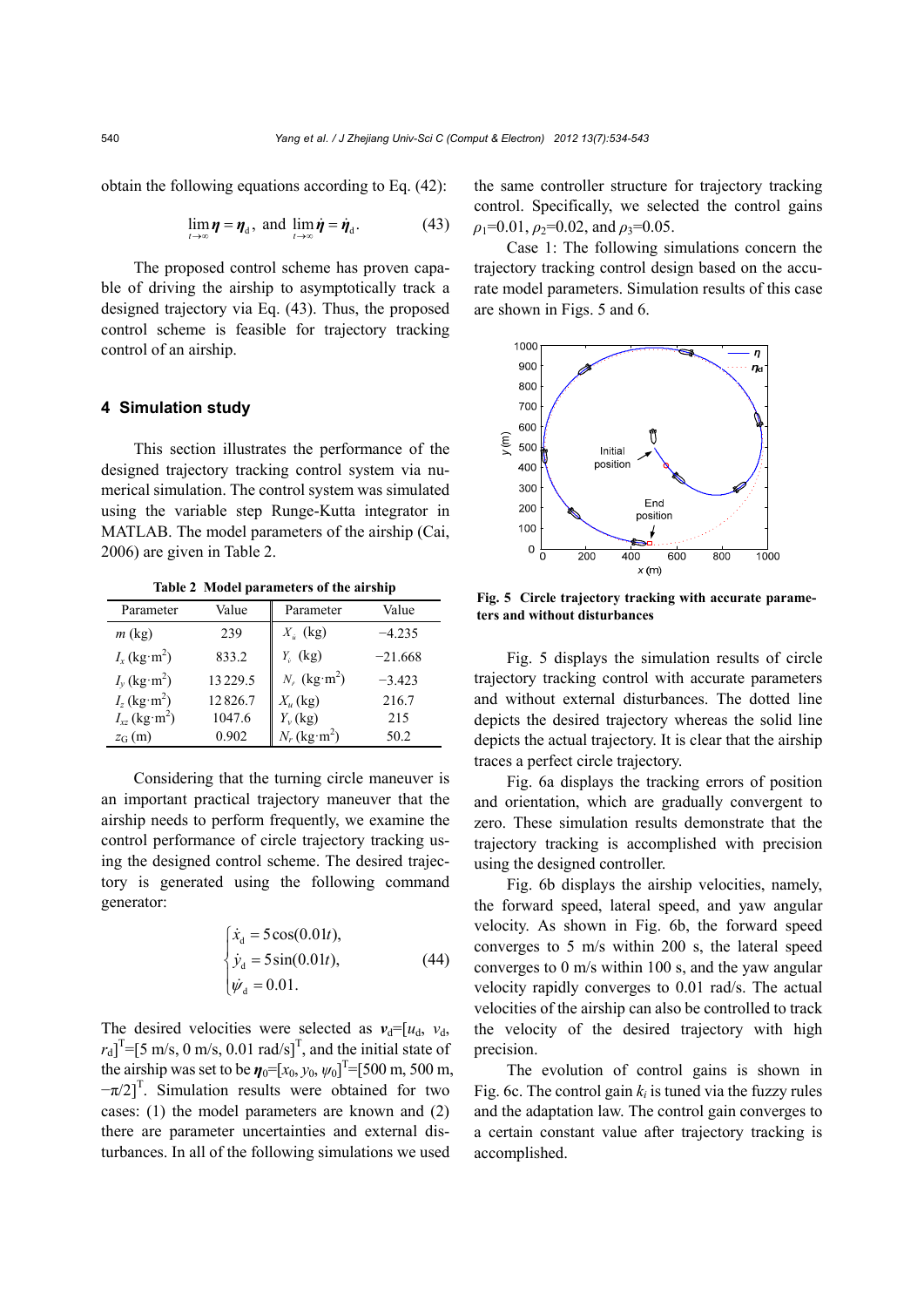

**Fig. 6 Tracking errors (a), generalized velocities (b), control gains (c), and control inputs (d) with accurate parameters and without disturbances** 

The control inputs are shown in Fig. 6d. As shown by the transition curves of the control inputs in Fig. 6d, the changes in  $\tau_u$ ,  $\tau_v$ , and  $\tau_r$  are gradual and perfectly meet the controlling force and moment requirements for trajectory tracking control.

Case 2: We concern the robustness properties of the designed control scheme to parameter uncertainties and external disturbances. We conducted simulations in which errors of the order of 5% on all parameters in Table 2 were assumed. In practice, the external disturbances mainly may be the wind disturbances. We assume that the wind disturbances in the lateral direction are  $d_w$ =10cos t m/s, where 10 m/s is the wind velocity; that is, wind disturbances vary in form of a cosine function with a magnitude of 10 m/s. Simulation results concerning the inaccurate model parameters and wind disturbance are shown in Figs. 7 and 8.

Fig. 7 presents the simulation results of circle trajectory tracking with inaccurate parameters and wind disturbances. The solid line represents the actual trajectory, whereas the dotted line represents the



**Fig. 7 Circle trajectory tracking with inaccurate parameters and disturbances** 

desired time-varying trajectory. From Fig. 7, we conclude that the proposed control scheme can track the desired trajectory accurately despite parameter uncertainties and external disturbances.

The tracking errors in position and orientation are shown in Fig. 8a. In contrast to Case 1, the position error in the *x*-direction converges to a very small neighborhood of zero, of the order of 3 m.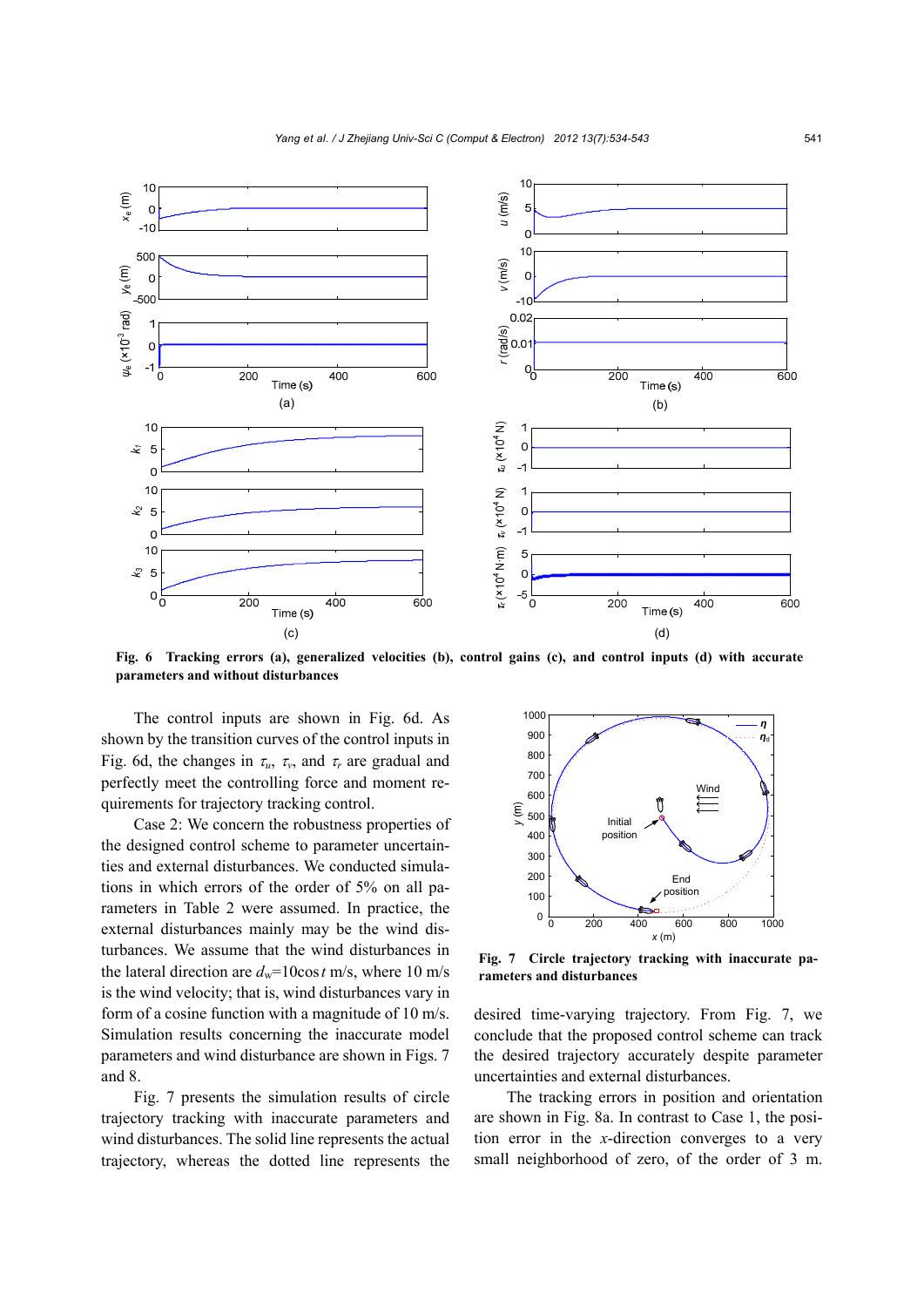

**Fig. 8 Tracking errors (a), generalized velocities (b), control gains (c), and control inputs (d) with inaccurate parameters and disturbances** 

The position error in the *y*-direction and the orientation error gradually converge to zero. These simulation results demonstrate that the designed control scheme accomplishes trajectory tracking precisely despite parameter uncertainties and external disturbances.

The general velocities are depicted in Fig. 8b. In contrast to Case 1, they converge to a stable value a little later. Despite parameter uncertainties and external disturbances, the actual velocities can also be controlled to track the desired velocities.

The evolution of control gains is depicted in Fig. 8c. The control gain converges to a certain constant value after trajectory tracking is accomplished. The values of the control gains are different from those in Case 1 due to the parameter uncertainties and external disturbances.

As shown by the transition curves of the control inputs in Fig. 8d, the control inputs actualize the trajectory tracking in the presence of parameter uncertainties and external disturbances. In contrast, the control inputs  $\tau_{\rm v}$  and  $\tau_{\rm r}$  are a little different from those in the case with accurate parameters and without external disturbances.

# **5 Conclusions**

In this paper, an FASMC scheme is proposed for designing a trajectory tracking control system of an autonomous airship. The trajectory control problem is first formulated for an airship. Then, the SMC law is designed to track a time-varying reference trajectory for its robustness and finite time convergence. To achieve a capacity for highly accurate trajectory control, a fuzzy control system is proposed in which the control gains are tuned according to the fuzzy rules, and an adaptation law is used to estimate the model uncertainties. Simulation results demonstrate that the FASMC scheme performs well in terms of stability and robustness of trajectory tracking control despite parameter uncertainties and external disturbances.